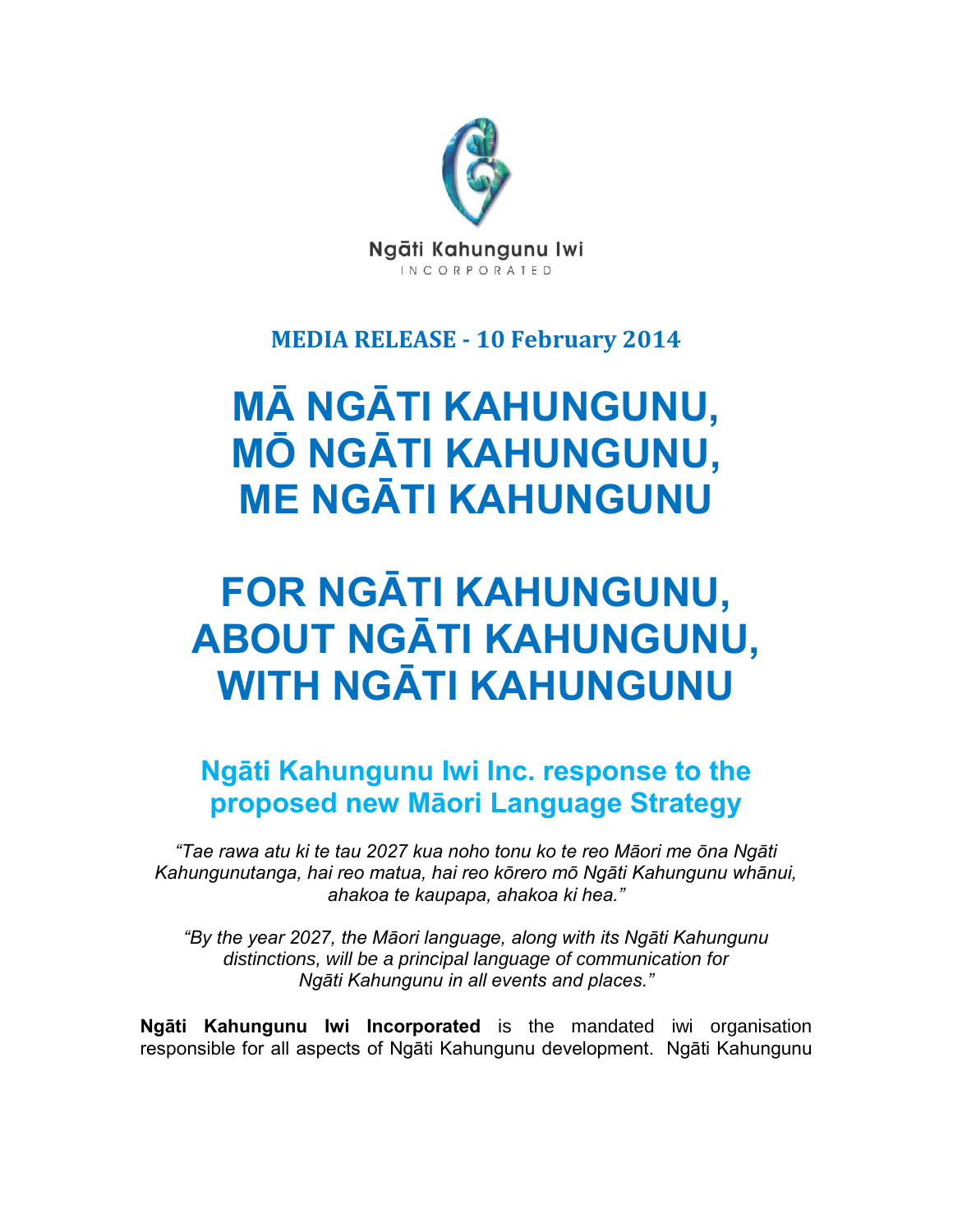has the third largest iwi population  $(61,626^{[1]})$  and the second largest tribal rohe and coastline, stretching from Paritu and extending inland across the Wharerata ranges in the north to Turakirae in the southern Wairarapa.

The mission of Ngāti Kahungunu Iwi Incorporated is:

#### *"To enhance the mana and well-being of Ngāti Kahungunu"*

The newly revised Ngāti Kahungunu Māori language strategy '*Kahungunu, kia eke!'* was released last week at the Waitangi Day celebrations held in Heretaunga (Hastings). The strategy review process has taken close to two years to complete, including numerous consultation hui held within the Ngāti Kahungunu rohe (region) to ensure that the new strategy is a fair representation of the hopes and aspirations of Ngāti Kahungunu hapū and whānau. The review team consisted of Leon Blake (Ngāti Kahungunu ki Te Wairoa, Ngāi Tūhoe) and Pānia Papa (Ngāti Raukawa), assisted by Jeremy Tātere MacLeod, the Director of Te Reo, Tikanga me te Mātauranga at Ngāti Kahungunu Iwi Incorporated. The final result was the newly revised strategy, "*Kahungunu, kia eke! Ngāti Kahungunu Māori Language Strategy 2013-2027.* The release of the Ngāti Kahungunu strategy fortuitously coincides with the current consultation process regarding the proposed new Government Māori Language Strategy.

The Ngāti Kahungunu language strategy highlights the alarming diminishing pool of native speakers and the increased need for in-depth research of unique Ngāti Kahungunu dialectal variations, which some warn is on the brink of extinction. The proposed Māori language strategy poses the question:

### **Te Kounga o Te Reo**

 How can Government support the acquisition, use and maintenance of iwi dialects?

Ngāti Kahungunu recommends:

- The Crown engages with Ngāti Kahungunu to work towards the preservation of our unique tribal dialect variations.
- The Crown provides resource for iwi to ensure that unique tribal dialect variations are safe-guarded, preserved and maintained which will in turn encourage usage.
- With the highlighted danger of the imminent loss of native speakers, the Crown must provide immediate funding resource for Ngāti Kahungunu to conduct in-depth research to ascertain and gather our unique tribal dialect variations.
- The Māori language along with the Ngāti Kahungunu distinct tribal

 $\overline{a}$  $^{[1]}$  2013 Census of Population and Dwellings, New Zealand Ngāti Kahungunu population only, i.e. excludes the vast overseas population.